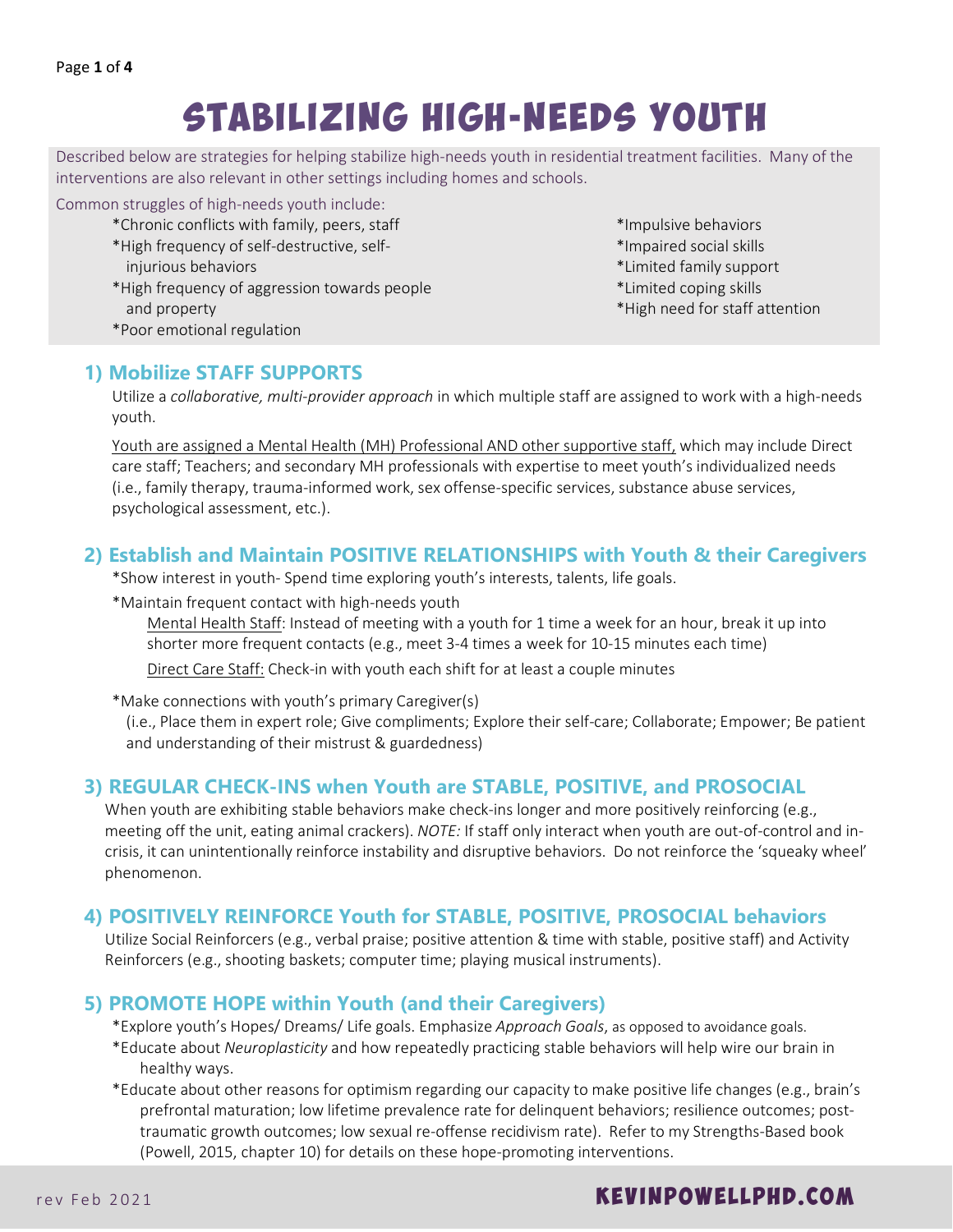#### **6) Ensure that Youths' BASIC HUMAN NEEDS are being met**

Physiological Needs: Ensure youth is eating and sleeping well

Safety Needs: Ensure youth is feeling physically and psychologically safe on the unit, in school, at home Social Needs: Ensure youth is getting regular support/acceptance from family, prosocial peers, and staff

## **7) Conduct a FUNCTIONAL ANALYSIS of Youths' Problem Behaviors AND Positive Behaviors**

The goal of a Functional Analysis (aka: Functional Behavior Assessment) is to gather information about the 'function' (purpose) of a youth's identified behavior. Behaviors are often strengthened by either *getting something* (positive reinforcement; secondary gain) or *getting out of something* (negative reinforcement).

\*Gather information about the ABC's of the youth's identified behavior:

- A= Antecedents- what happens before
- B= Behavior- what happens during
- C= Consequences- what happens after
- \*Gather information regarding the What, When, Where, How, & Why of the youth's identified behavior: Onset (When did the behavior first occur?)

Frequency (How often does the behavior occur?)

Time of Day/ Shift that the behavior occurs?

Level & Type of Activity when the behavior occurs? (e.g., when around peer groups vs. when alone) Presence or Absence of Certain staff when the behavior occurs? (e.g., staffing patterns & characteristics) How do Others (staff, peers, family) Respond to the behavior?

Rejection or Acceptance from Peers when behavior occurs?

What steps have previously been taken to address the behavior?

*NOTE:* A Functional Analysis should not only be conducted on a youth's *problem* behaviors but also their *positive, prosocial* behaviors. Explore the ABCs of a youth's positive and less disruptive behaviors.

#### **8) Be SOLUTION-FOCUSED with Youth (and their Caregivers)**

Ask questions about the exceptions to a youth's problems (e.g., incidents when a youth has effectively managed their aggression, self-injurious behaviors, or other struggles).

Questions to ask youth who are struggling with *Aggression*:

\*Tell me about times you have managed your anger well (or when your anger has been less disruptive). How did you do it? What coping skills did you use to better manage your anger? What thoughts/ feelings/ behaviors/ situations helped you to manage your anger?

\*Tell me about times when you have been kind to others?

Questions to ask youth who are struggling with *Self-Injurious Behaviors*:

- \*Tell me about times you have felt like inflicting harm onto yourself, but you did not do it. How did you stop yourself? What thoughts/ feelings/ behaviors/ situations helped you to not self-harm?
- \*Tell me about times when you have been kind to yourself (used good self-care)?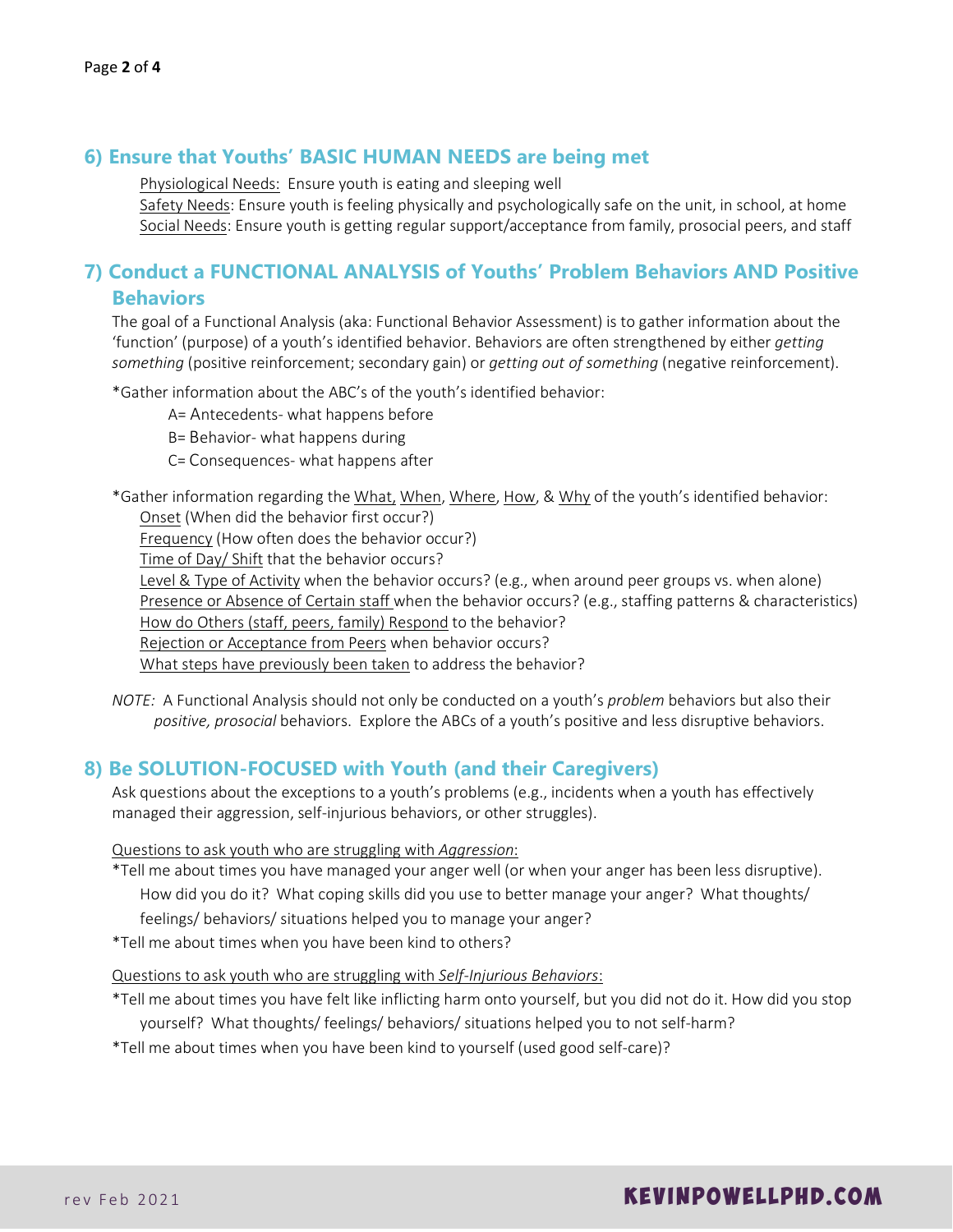#### **9) Utilize BONUS RESPONSE-COST Interventions**

The meaning of the three word in the term, '*bonus response-cost'* helps to better understand this intervention. *BONUS* refers to the addition of a new activity/ privilege that is set up (bonus reinforcer). The term *RESPONSE* refers to the 'specified problem behavior', which when committed results in a *COST* (the loss of the 'bonus reinforcer').

Make sure the newly added activity/ privilege (bonus reinforcer) is *Personally Meaningful & Motivating* for the youth: For a youth who likes computers = set up computer time

> For a youth who likes basketball= set up time to shoot baskets For a youth who likes music= set up time to listen to music or play a musical instrument

The 'bonus reinforcer' is pre-scheduled for specific days and the only thing that would cancel the activity is if the youth commits the 'specified problem behavior'. Youth are motivated to NOT 'act out', in order to keep (rather than earn) the 'bonus reinforcer'. For example, for a youth who likes basketball and is struggling with aggression problems, the 'bonus reinforcer' could be scheduled basketball time with their counselor every Tuesday and Friday. And the only thing the youth must do to keep the scheduled basketball time is to *not* assault anyone. If the youth does assault someone prior to the Tuesday or the Friday meeting, the counselor still checks-in with the youth but without the scheduled basketball activity, and for a shorter amount of time.

*Note*: Bonus Response-Cost interventions are NOT to be used in an "ALL OR NONE" fashion regarding contact with youth. When a youth commits the 'specified problem behavior', staff still maintain regular contact with the youth but without the prescheduled bonus reinforcer.

#### **10) Utilize LOGICAL CONSEQUENCES for Youths' Behaviors**

Implement 'logical consequences' to help youth learn how their behaviors (both positive and negative) directly influence their environment and their life outcomes.

- E.g., A youth who threatens to stab a peer with a pencil
	- Logical Consequence = youth is restricted to only using crayons until their behavior stabilizes
- E.g., A youth who is chronically aggressive towards others
	- Logical Consequence = youth has restricted access to others in their community. Youth must meet with their BHS/counselor on the unit (rather than off the unit) until their behaviors are safe and stable
- E.g., A youth who maintains safe, stable, prosocial behaviors

Logical Consequence = youth is provided more opportunities to participate in activities off the unit and interacting with others due to their safe, prosocial actions.

Have discussions with youth about the logical and natural consequences of our life choices. Explain that, *"One of the cool things about life, as we age into our teenage years and beyond, is that we all have the freedom to make choices for ourselves. And then we live with the logical and natural consequences of those choices".* For example, a person can choose to burglarize homes or be physically violent towards others, but then they must accept the consequences of these actions, which likely will include legal charges, incarceration, poor relationships, and lost jobs. Conversely, a person can choose to lead a stable, prosocial life and benefit from different consequences that likely include personal freedom, positive relationships, and a more successful work life.